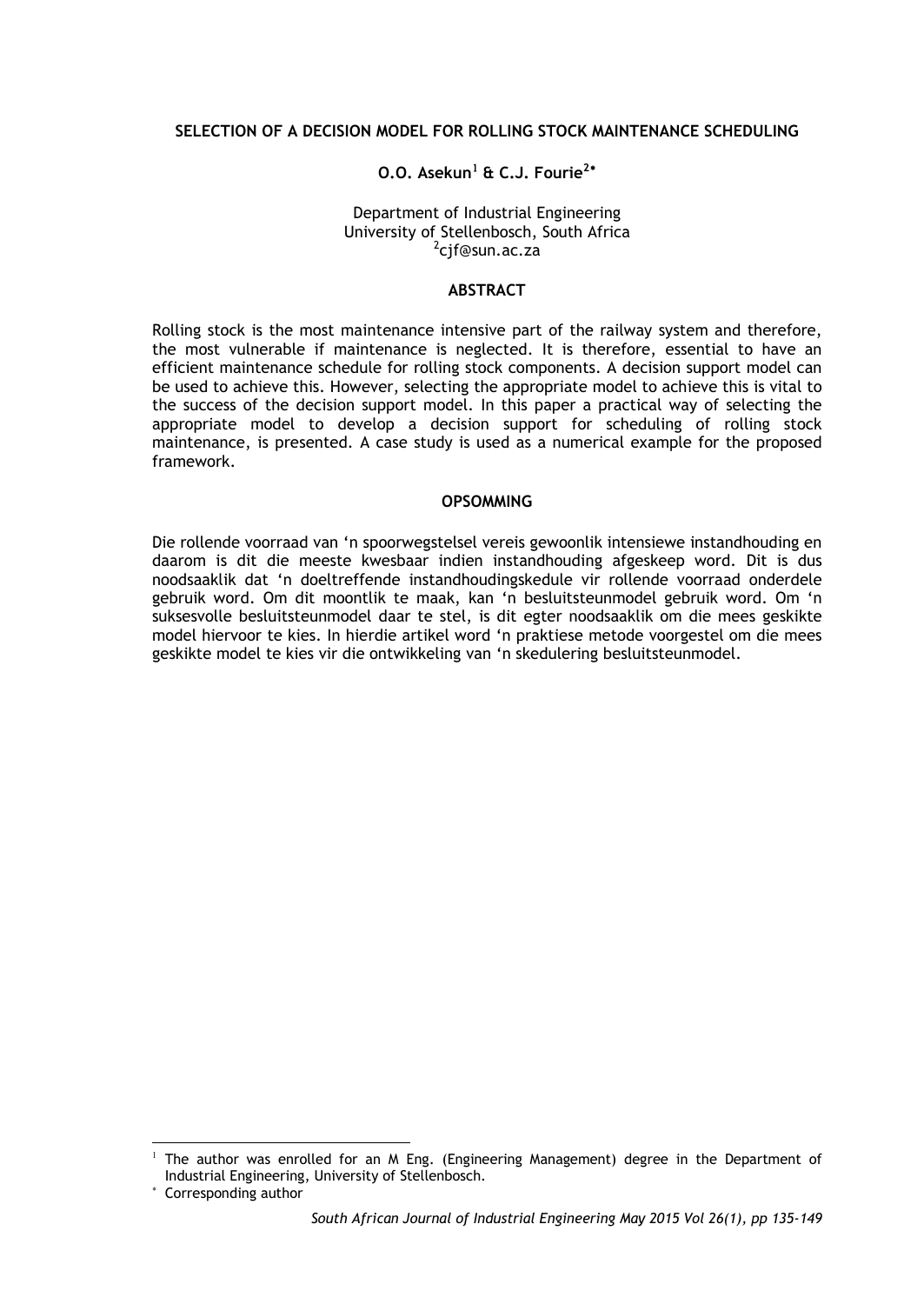## **1 INTRODUCTION**

Rolling stock assets are capital intensive in rail companies, therefore if a railway service is to be reliable, the equipment must be kept in good working order. This means that an efficient maintenance schedule is an essential factor to achieving a reliable rolling stock system. Railway systems consist of both mechanical and electrical components combined into several systems containing a large number of moving parts. To achieve an acceptable railway service level, each system needs to kept operational and regular maintenance is the essential factor to achieving this. A railway system can be sub-divided into two sub-systems namely: rolling stock and Infrastructure. Rolling stock refers to all the vehicles that move on a railway. These vehicles can either be powered or unpowered vehicles or a combination of both, some example of rolling stock include locomotives, railroad cars, coaches and wagons. Rolling stock is the most maintenance intensive part of the railway system and therefore, the most vulnerable if maintenance is neglected. The importance of the maintenance functions and maintenance management has greatly grown in all sectors of manufacturing and service organizations. The principal reason for this growth is the continuous expansion in the capital inventory, the requirements for the functioning of systems and the outsourcing of maintenance.

When modelling the reliability of systems, there is a general assumption that failures of components are identical and independently distributed. This assumption is not necessarily always true and as a result wrong analysis and results are achieved in most cases. This article proposes a framework for selecting the appropriate model for rolling stock components. The rest of this paper is organized as follows. Section 2 presents a brief literature review on rolling stock maintenance and maintenance decision models and classification of these models. Section 3 shows a description of non-repairable and repairable systems, collection of failure data and methods used to test for trends are explained in this section. The models applicable to the results of the trend are also presented in this section. Section 4 shows the procedure to select an appropriate model for rolling stock maintenance scheduling. Section 5 presents data from a case study which is analysed using the proposed selection procedure. Section 6 highlights the concluding remarks and summary of findings of the research carried out in this paper.

## **2 LITERATURE REVIEW**

### **2.1 Rolling stock maintenance**

Railway industries have been considered as an environmental friendly transportation mode and its demand has been increasing over the years. There is a need to maintain a high level of reliability, safety, availability and maintainability within a rail system. This however, is a challenging task to accomplish considering the two main sub-systems that make up the railway system, namely the rolling stock and infrastructure. Infrastructure includes signal, power supply and rail tracks while Rolling stock refers to all vehicles that move on a rail track which could be coaches, wagons and locomotives. Of these two, Rolling stock can be classified as the most important and most vulnerable [1].

Rolling stock has a huge effect on the service level of the system because the service level of the rail system is directly proportional to the safety and comfort of the passengers. In order to achieve the required service level, the quality of the rolling stock performance needs to be improved continually and this can be achieved with proper maintenance. A train is also classified as rolling stock and it comprises of several rail vehicles connected in series. The combination of these vehicles are complex, but can be redistributed and reconfigured to include embedded systems, which are combined together to provide a high quality transportation service [2].

Rolling stock maintenance has been categorized generally into Corrective maintenance (CM) and preventive maintenance [3]. Nevertheless, these maintenance strategies have been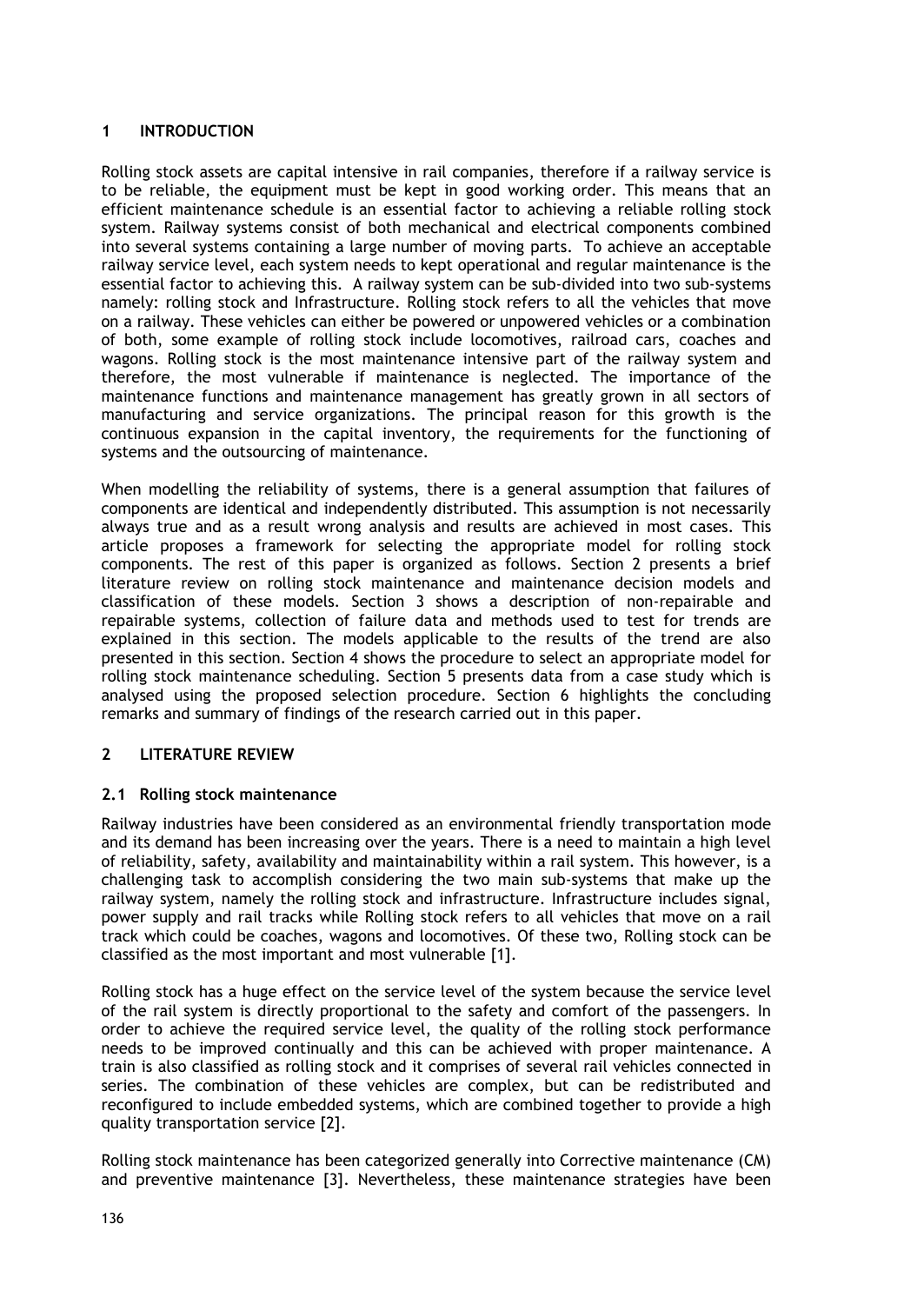found to be ineffective. Majority of maintenance activities in rolling stock companies are directed towards preventive maintenance, which often leads to incorrect maintenance work, frequent down time, unnecessary maintenance tasks and often reverts to CM or breakdown maintenance [4]. Given this scenario, rolling stock industries need to be able to manage these strategies effectively by creating efficient schedules to perform the selected maintenance strategy.

## **2.2 Maintenance decision models**

Since maintenance became a frequent practice of industries, researchers have worked on various ways to efficiently schedule maintenance. The maintenance scheduling problem can also be formulated as a maintenance optimization problem [5]. The aim would be to find an optimum balance between maintenance cost and maintenance objectives while considering all possible constraints. For example, the aim can be to derive a solution to either minimize or maximize system maintenance cost and a maintenance objective such as system reliability measures or some sort of other performance indicator. It could also be a combination of the two criteria to minimize maintenance cost and maximize reliability simultaneously [6].

Maintenance optimization models in this paper are defined as those models or processes by which maintenance strategies, planning or scheduling is being improved. Maintenance optimization models are made up of mathematical models which focus on deriving the optimal balance between maintenance costs and benefits of maintenance or the most appropriate time to execute maintenance. Several factors are considered when attempting to achieve an optimal maintenance schedule. These factors include: safety, health, environment, maintenance cost, failure cost, opportunity cost and replacement cost [7].

## **2.3 Classification of maintenance optimization**

Maintenance optimization models can either be qualitative or quantitative. Qualitative models include TPM, RCM, and plant asset management (PAM) while quantitative models include deterministic/stochastic models such as Markov decision, Bayesian models and integer programming It is important to note that maintenance optimization is only a tool to improve the overall maintenance process and therefore, to achieve an effective performance in the maintenance process, the optimization model, maintenance policies, maintenance costs and system reliability all need to be considered instantaneously [6]. A general model for maintenance optimization is presented in Vatn [8] where safety, health and environmental objectives, maintenance costs, downtime cost are all taking into consideration.

Maintenance optimization can be classified using the objective, planning horizon, decision factors and the number of components of the problem [9]. The different classification of maintenance optimization is presented in Table i.

| MAINTENANCE OPTIMIZATION CLASSIFICATION |                                  |  |  |  |
|-----------------------------------------|----------------------------------|--|--|--|
|                                         | Maximize reliability             |  |  |  |
| Objective                               | Minimize cost                    |  |  |  |
| Planning horizon                        | One-time period                  |  |  |  |
|                                         | Multiple time periods            |  |  |  |
|                                         | Adaptive                         |  |  |  |
| Decision factors                        | Optimal maintenance intervals    |  |  |  |
|                                         | Optimal delay time               |  |  |  |
|                                         | Optimal number spare parts       |  |  |  |
|                                         | Optimal man power and redundancy |  |  |  |
|                                         | Opportunity cost                 |  |  |  |
| Number of components                    | Single component                 |  |  |  |
|                                         | Multi-component                  |  |  |  |

## **Table i: Maintenance optimization classification** [9]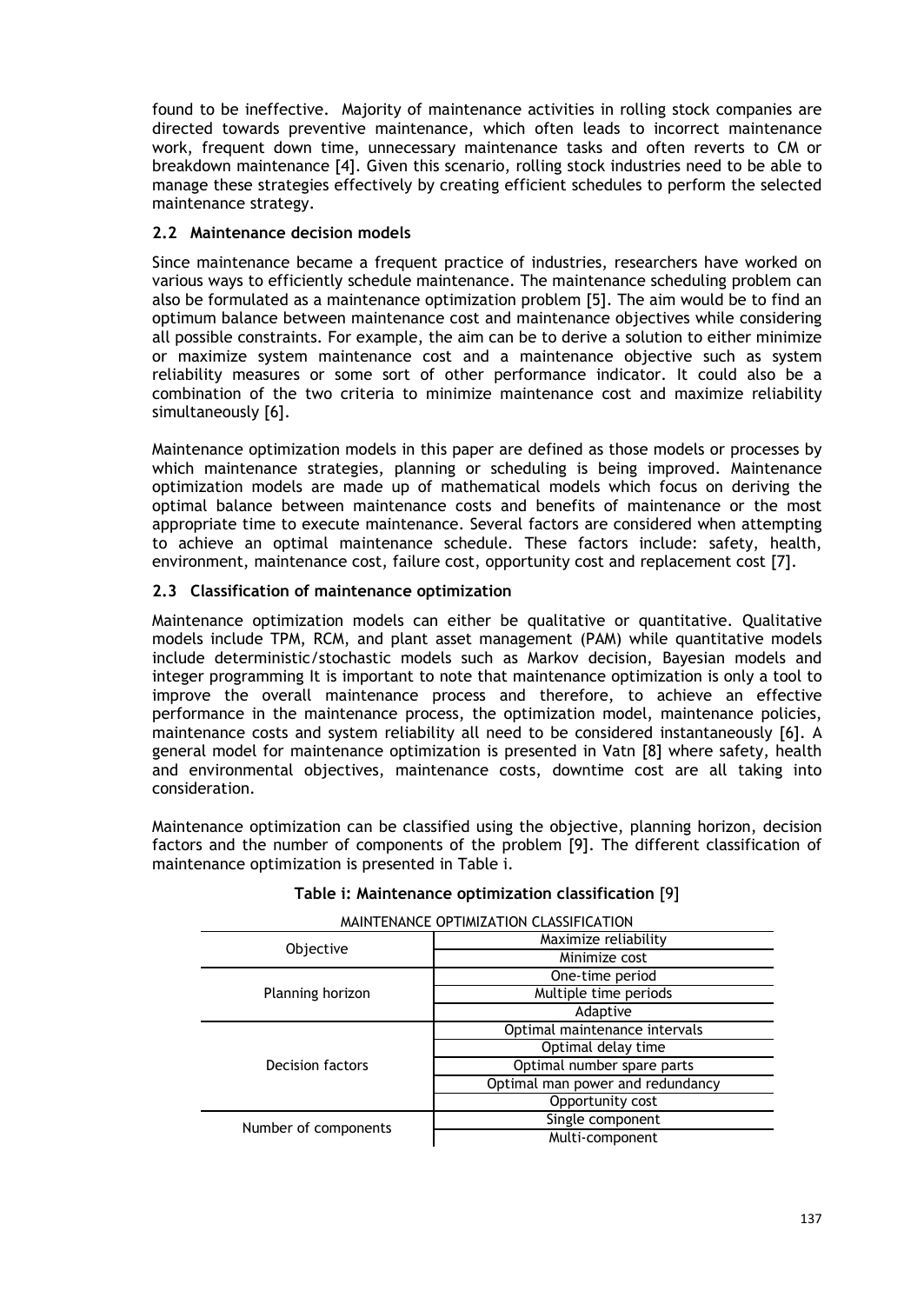Considering the classifications of optimization discussed above, rolling stock maintenance problems can be modelled as multi-component optimization problems in that a rolling stock system for example a train is made of motor coaches and trailers connected in series. The

motor coaches and trailers consist of both reparable and non-repairable systems. Optimization of multi-component systems has been reported in literature to an extent [10], [11], [12].

## **3 NON-REPAIRABLE AND REPAIRABLE SYSTEMS**

Engineering systems can either be repairable or non-reparable. Non-repairable systems refer to systems in which when a failure occurs, the system is discarded because repairing the system is not economically feasible. Examples of these systems include electric bulbs, missiles and non-degradable batteries. In these systems, the reliability of the systems is required to be high and is modelled using statistical distributions such as Weibull. Repairable systems refer to systems that go through many phases of failure and repair within the duration of their design life. The reliability of these systems does not generally have to be as high as that of non-repairable systems. Reliability of repairable systems is modelled by using stochastic point process [13].

Louit [13] discussed five main stochastic process models than can be applied to modelling a repairable system namely the renewal process (RP), the homogeneous Poisson process (HPP), the branching Poisson process (BPP), the superposed renewal process (SRP) and the non-homogeneous Poisson process (NHPP). Of these five, the two widely used stochastic process models applied to modelling repairable systems in literature are the Homogeneous Poisson process (HPP) and the Non-Homogeneous Poisson process (NHPP). A method of improving repairable systems is making use of highly reliable components for the system and applying an efficient repair or maintenance system. The two most important performance criteria for repairable system are reliability and inter-arrival failure times [14]. In fitting a repairable system into a distribution, it is assumed that the failures are always statistically independent and identically distributed, although this may not always be the case. When a component failure occurs in a repairable system, the remaining components have a current age. Therefore, the next failure of the component depends on its current age. Thus, the failure events at the system level are dependent. This property forms an important characteristic of a repairable system. If the times between sequential failures are increasing, then the reliability of the system is improving. If the times between sequential failures are decreasing, then the systems' reliability is degrading.

### **3.1 Failure data**

Gathering the right information for reliability improvement is a very crucial and important aspect of reliability analysis. However, this process is faced with different challenges and limitations. One of the common challenges in reliability analysis is lack of adequate data to carry out proper statistical analysis. As pointed out by Louit [13] the amount of data available places a limit on the capabilities of statistical methodologies used for analysis. It is believed that this problem would never disappear given that the aim of maintenance is to reduce failure occurrence. Another practice during data collection is data censoring. Censored data refers to stopping a collection of data when the unit has not failed and the exact failure time in not known. It can either be left, interval or right censored [15].

## **3.2 Trend test methods**

In analysing a repairable system, it is important to determine if there is a trend in the data set that has been gathered by analysing the changes of inter-arrival failures occurring over a certain period of time of the system. The results of this test can be used to model the system to follow either the HPP or NHPP. A system can have various monotonic or nonmonotonic trends; monotonic trends means there could be reliability growth which implies times between failures are occurring longer with time. It could also be reliability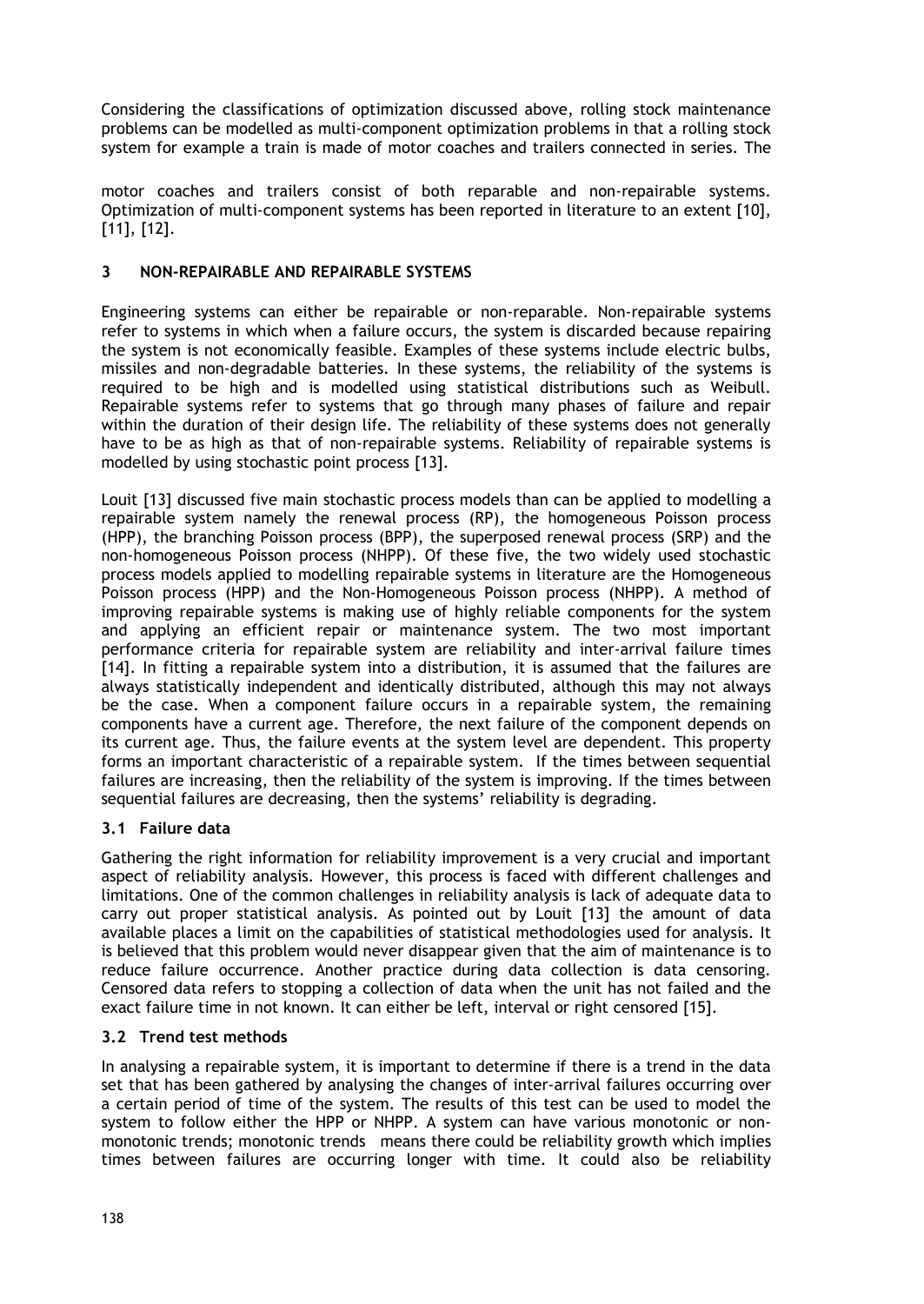degradation, which means times between failures are decreasing with time. Non-monotonic such as cyclic, bathtub curves could also be present. Statistical hypothesis test is an effective way to check inter-arrival failure times for a trend [16]. Such tests include Graphical methods, Laplace, Lewis Robinson trend test and the Military handbook test.

## *3.2.1 Graphical methods*

Graphical methods can be used to show if there is a trend in the rate of occurrence of failures, the simplest graphical method is achieved by plotting the cumulative failures against cumulative operating time. If no trend is found in the data, a line fitted through the data will be a straight line. A convex curve indicates an increasing failure trend; a concave curve indicates improvement with age [17]. These possibilities are shown in Figure i. Other graphical methods include scatter plot of successive service lives, Nelson-Aalen plot, Total time on test plot [13][18].



**Figure i: Graphical trend analysis** [17]

# **3.2.2** *Laplace Test*

This test is used to test a set of data for the null hypothesis of HPP against the alternative of NHPP. The test statistic under the null hypothesis is approximately a standard normal distribution variable. The Hypothesis test as presented by [19] is:

 $H_0$ : HPP  $H_a$ : NHPP

Under  $H_0$  and conditioning on  $T_1, T_2, ..., T_n$  are uniformly distributed, the test statistic for a time censored data is

$$
U = \frac{\frac{\sum_{i=1}^{n} T_i - T_m}{n}}{T_n \sqrt{\frac{1}{12n}}} \tag{1}
$$

Where:

 $T_i$  is the time from a given start point to the time of each failure event

 $T<sub>n</sub>$  is end time of the observation period

 $n$  is the number of failures

For time uncensored data, *n* is replaced with  $n - 1$  and  $T_n$  by  $\tau$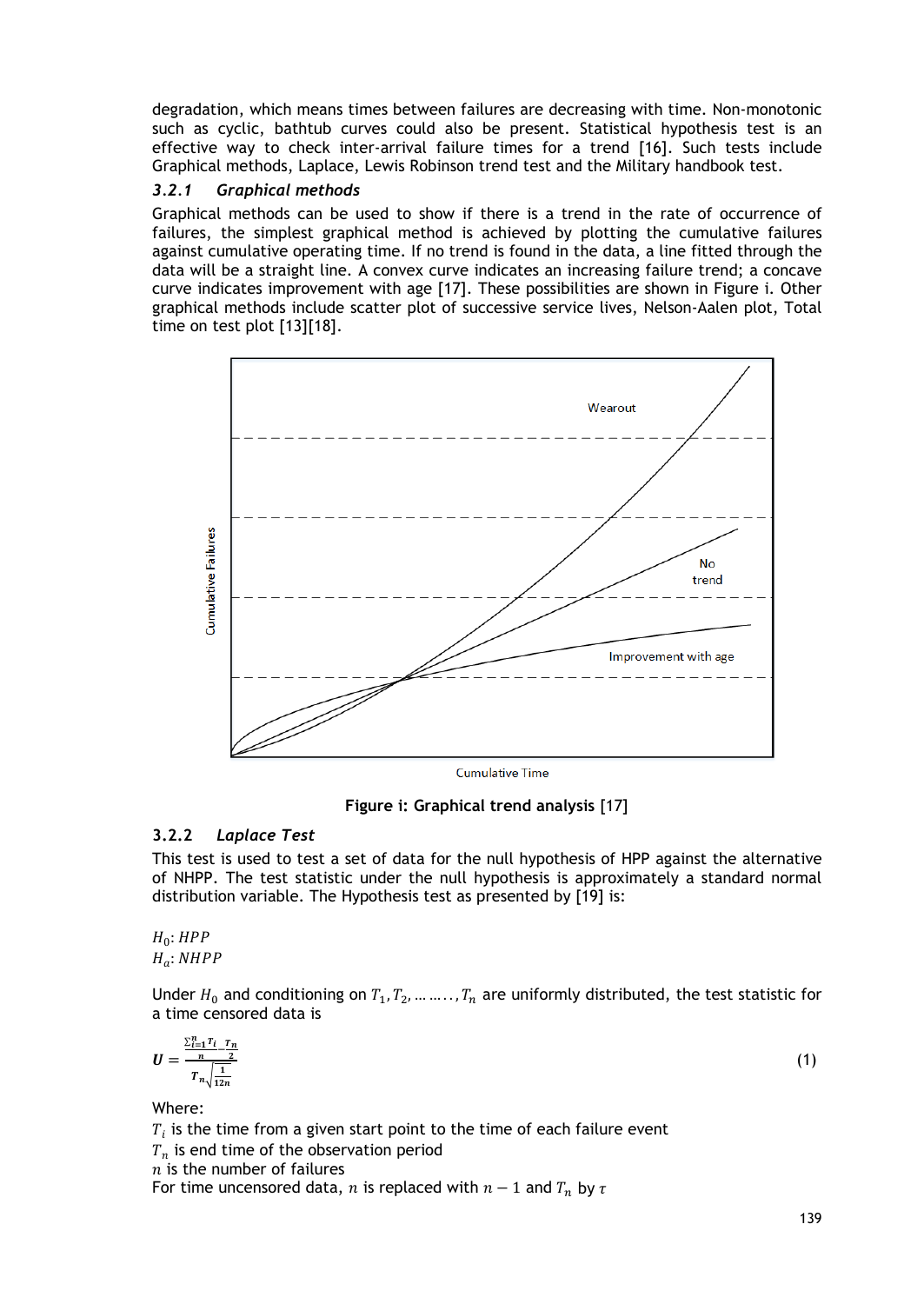The rejection criteria are based on the standard normal distribution assumption for  $U$ . This is given by:

Reject  $H_0$  if  $U > Z_{\alpha/2}$  or  $U < -Z_{\alpha/2}$ . at 95% confidence interval.

According to [18], rejecting  $H_0$  only confirms that the data does not follow HPP. It does not necessarily imply that there exist a trend in the data hence a need to apply a renewal trend test to check if the data follows a trend.

## *3.2.3 The Military handbook test(MHB)*

This is similar to the Laplace test because the null hypothesis is to check for HPP against NHPP. This measure under the null hypothesis is  $\chi^2$  distributed with 2n degrees of freedom under the null hypothesis and is defined as:

 $H_0$ :  $HPP$  $H_a$ : NHPP

Under  $H_0$  and conditioning on  $T_1, T_2, \dots, T_n$  are uniformly distributed, the test statistic for a time censored data is

$$
MH = 2\sum_{i=1}^{n} ln\left(\frac{T_n}{T_i}\right)
$$
\nWhen  $T_n$  and  $T_n$  have the same measure of the length of the length.

\n(2)

Where  $T_i$ ,  $T_n$  and  $n$  have the same meaning as in the Laplace test.

For time uncensored data, *n* is replaced with  $n - 1$  and  $T_n$  by  $\tau$ 

The rejection criteria are based on the chi-square distribution with  $2n$  degrees of freedom assumption for  $MH$ . This is given by,

Reject  $H_0$  if  $MH > \chi^2_{\alpha}$  at 95 percentile or  $MH < \chi^2_{\alpha}$  at 5 percentile

## **3.2.4** *Lewis-Robinson test*

The Lewis-Robinson (LR) test is a modification of the Laplace test that tests the data for a null hypothesis of a renewal process (RP) using the failure inter-arrival failure times [18]. The Hypothesis test as presented by [19]is

 $H_0$ : RP  $H_a$ : Not RP

The LR test statistic is derived by dividing the Laplace statistic  $U$  by the coefficient of variation  $(CV)$  for the observed inter-arrival failure times.

$$
LR = \frac{U}{CV} \tag{3}
$$

where  $CV$  is derived as the variance of X divided by the Mean of X

$$
CV[X] = \frac{\sqrt{Var[X]}}{\overline{X}}
$$
 (4)

where X is the inter-arrival times variable.

The rejection criterion is similar to that of Laplace. Which is given by, Reject  $H_0$  if  $LR > Z\alpha_{12}$  or  $LR < -Z\alpha_{12}$ . at 95% confidence interval

### **3.3 Homogeneous Poisson Process (HPP)**

If we have a counting process  $N(t) \geq$ ,  $t \geq 0$  that represents a total number of events (failure or repairs) that have occurred up to time  $t$ , the counting process  $N(t)$  must satisfy the following conditions for an HPP process [15]:

1.  $N(t) \ge 0$ <br>2.  $N(t)$  is a

 $N(t)$  is an integer value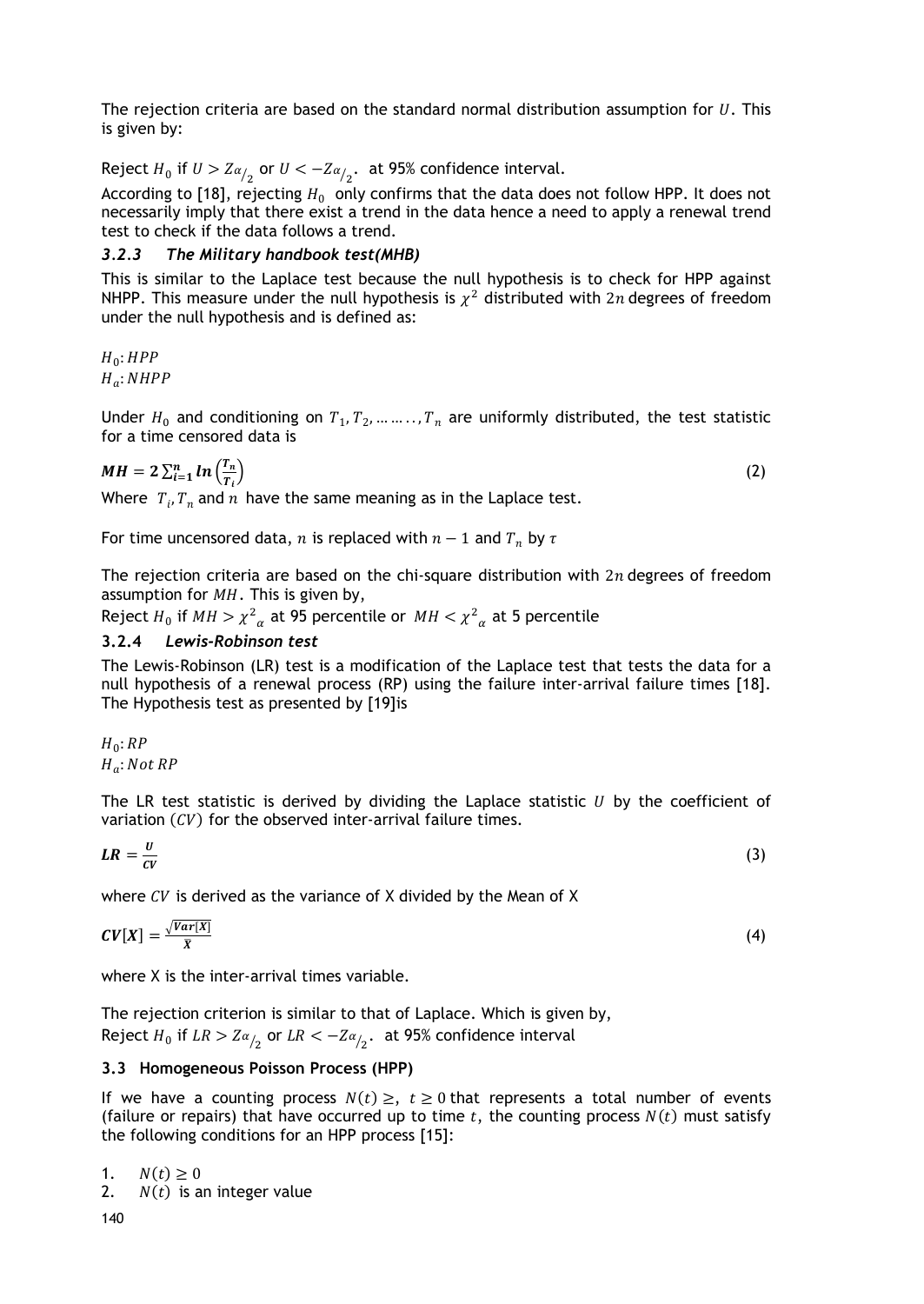- 3.  $[N(t), t \ge 0]$  has independent increments. i.e  $N(t_2) N(t_1) \perp N(t_1)$
- 4. *if*  $t_1 < t_2$ , then  $N(t_1) \le N(t_2)$ , and

5. The number of events that occur in the interval  $\lfloor t_{1,t_2} \rfloor$  where  $t_1 < t_2$  is  $N(t_2) - N(t_1)$ . The  $5<sup>th</sup>$  condition for HPP is modified in such a way that the number of failure events in the interval  $[t_{1,t_2}]$  has a Poisson distribution with mean  $\lambda(t_2-t_1)$  where  $\lambda$  is the failure rate with condition  $N(0) = 0$ .

Therefore, the probability of having *n* failures in the interval  $[t_1, t_2]$  is:

$$
P[N(t_2) - N(t_1) = n] = \frac{e^{-\lambda(t_2 - t_1)} [\lambda(t_2 - t_1)]^n}{n!}
$$
\nFor  $n \geq 0$ 

\n(5)

This follows that the expected number of failures in  $[t_1, t_2]$  is:

$$
E[N(t_2) - N(t_1)] = \lambda(t_2 - t_1).
$$
 (6)

The reliability function of the HPP for the interval  $[t_1, t_2]$  is

$$
R[t_1, t_2] = e^{-\lambda(t_2 - t_1)} \tag{7}
$$

A very good example of a HPP model is the Weibull model.

## **3.4 Non- Homogeneous Poisson Process (NHPP)**

Analysing a repairable system by applying a distribution analysis may not be suitable for an effective analysis of a repairable system considering the characteristics of its failure events. For this reason, a stochastic process such as the Non-Homogeneous Poison Process (NHPP) would be suitable for such analysis. The NHPP has been proven by literature to be a suitable model for data that have trend. NHPP models are mathematically straightforward and their theoretical base is well developed. The model has been tested and vastly applied in literature [20]. The NHPP signifies that the failure intensity function is not time dependent. A NHPP must satisfy the following conditions [14]:

- 1.  $N(t) \ge 0$
- 2.  $N(t)$  is an integer value
- 3.  $[N(t), t \ge 0]$  has independent increments. i.e  $N(t_2) N(t_1) \perp N(t_1)$
- 4. *if*  $t_1 < t_2$ , then  $N(t_1) \le N(t_2)$ , and
- 5. The number of events that occur in the interval  $[t_{1,t_2}]$  where  $t_1 < t_2$  has a Poisson distribution with mean  $\int_{t_1}^{t_2} u(t) dt$ .

Therefore, the probability of having *n* failures in the interval  $[t_1, t_2]$  is

$$
P[N(t_2) - N(t_1) = n] = \frac{e^{-\int_{t_1}^{t_2} u(t)dt} \Big[ \int_{t_1}^{t_2} u(t)dt \Big]^n}{n!}
$$
 (8)

The expected number of failures in  $[t_1, t_2]$  is:

$$
E[N(t_2) - N(t_1)] = \int_{t_1}^{t_2} u(t) dt.
$$
\n(9)

The reliability function of the NHPP for the interval  $[t_1,t_2]$  is

$$
R[t_1, t_2] = e^{-\int_{t_1}^{t_2} u(t)dt} \tag{10}
$$

There are two methods in literature for applying the NHPP for repairable systems, namely the power law intensity and the log linear intensity.  $[21]$ ,  $[22]$ ,  $[23]$ ,  $[19]$  &  $[24]$ .

## **3.4.1** *Power law NHPP*

The power law NHPP is given by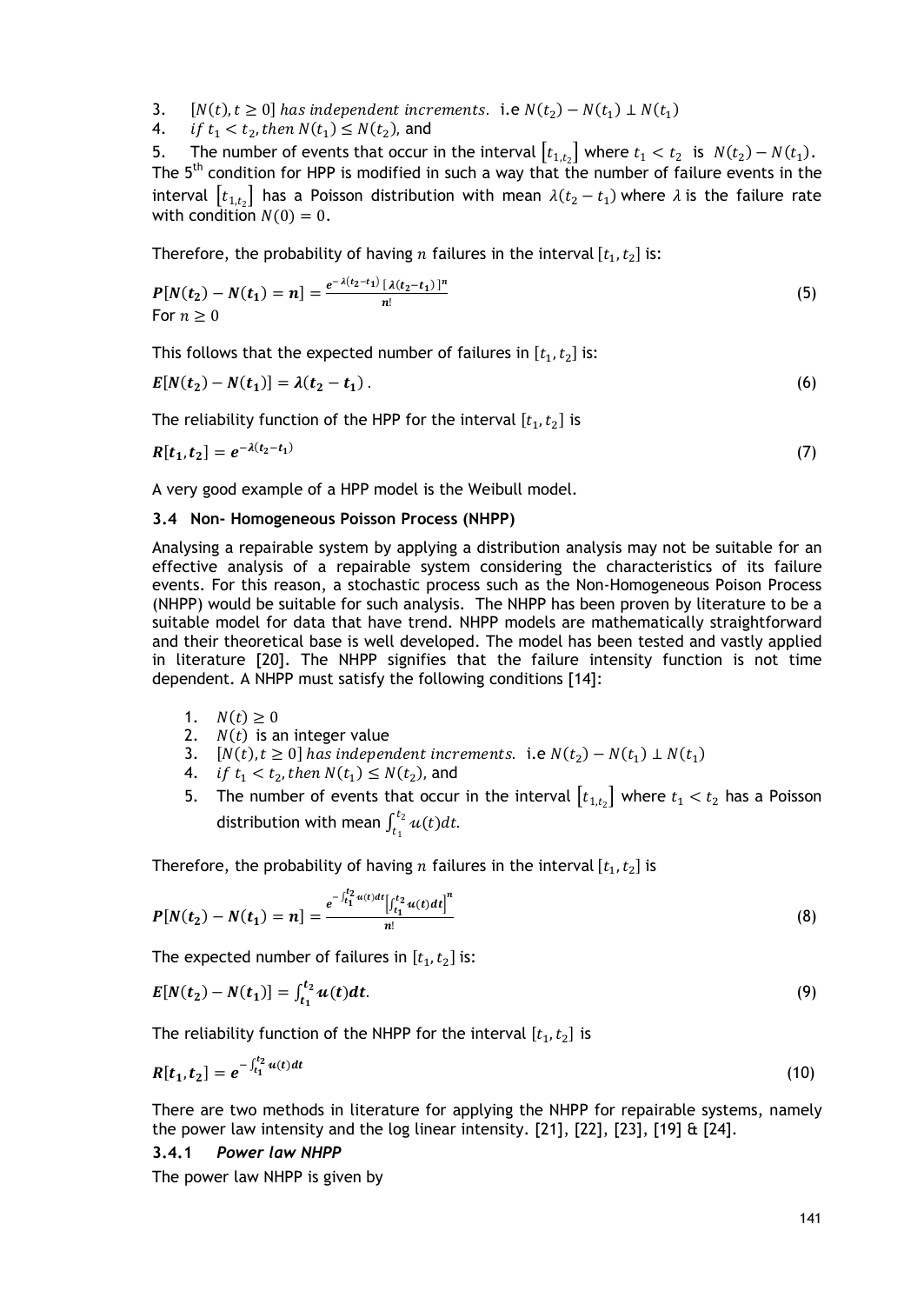$u(t) = \gamma \delta(t)^{\delta-1}$   $\gamma, \delta > 0$  and  $t \ge 0$  (11)

Where

 $u(t)$  is the failure intensity. I.e. Rate of occurrence of failure

 $\gamma$  is the scale parameter (failure function)

 $\delta$  is the shape parameter(improvement/degradation)

The parameter  $\delta$  can be used to understand the reliability growth of the system.  $\delta$  < 1 implies that there's reliability growth and  $\delta > 1$  implies that there is reliability degradation.

From the definition of NHHP, the expected number of failures for the interval  $t_1, t_2$  is

$$
E[N(t_2) - N(t_1)] = \int_{t_1}^{t_2} u(t) dt.
$$
 (12)

$$
E[N(t2) - N(t1)] = \gamma (T_2^{\delta} - T_1^{\delta}), \qquad \gamma, \delta > 0, T_2 \ge T \ge 0
$$
  
The reliability function for the interval  $t_1, t_2$  is given by (13)

$$
R[t_2, t_1] = e^{-\gamma (T_2^{\delta} - T_1^{\delta})}
$$
  $\gamma, \delta > 0, T_2 \ge T \ge 0$  (14)

**3.4.2** *Log Linear NHPP*

The log linear NHPP is given by

$$
v(t) = e^{\alpha_0 + \alpha_1 t} \qquad \qquad -\infty < \alpha_0, \quad \alpha_1 < \infty, \qquad t \ge 0 \tag{15}
$$

This format of NHPP gives a good representation of a repairable system with  $\alpha_1 > 0$ . Similarly, from the definition of NHHP, the expected number of failures for the interval  $t_1, t_2$  is:

$$
E[N(t_2) - N(t_1)] = \int_{t_1}^{t_2} v(t) dt.
$$
 (16)

$$
E[N(t_2) - N(t_1)] = \frac{e^{a_0}}{a_1} (e^{a_1 t_2} - e^{a_1 t_1})
$$
\n(17)

$$
-\infty < \alpha_0, \quad \alpha_1 < \infty, \qquad T_2 \ge T_1 \ge 0
$$

The reliability function for the interval  $t_1, t_2$  is given by

$$
R[t_2, t_1] = e^{-\frac{e^{a_0}}{a_1}(e^{a_1t_2} - e^{a_1t_1})}
$$
  

$$
-\infty < a_0, \quad a_1 < \infty, \quad T_2 \ge T_1 \ge 0
$$
 (18)

#### **3.5 Parameter Estimation**

Parameters of NHPP can be estimated by using either the maximum likelihood method (MLE) or the least-square method. MLE method is a process that involves maximising the log likelihood of the power law function given by,

$$
l(\lambda, \beta) = nln\gamma + nln\delta - \gamma T_n^{\delta} + (\delta - 1) \sum_{i=1}^n lnT_i
$$
\n(19)

Such that,

$$
\max(\hat{\gamma}, \hat{\delta}) : l(\gamma, \delta) = l(\hat{\gamma}, \hat{\delta})
$$
  
For log linear NHPP (20)

$$
l(\alpha_0, \alpha_1) = n\alpha_0 + \alpha_1 \sum_{i=1}^n T_i - \frac{e^{\alpha_0 T_{n-1}}}{\alpha_1}
$$
\n(21)

Such that

 $\max(\widehat{\alpha}_0, \widehat{\alpha}_1) : l(\alpha_0, \alpha_1) = l(\widehat{\alpha}_0, \widehat{\alpha}_1)$  (22)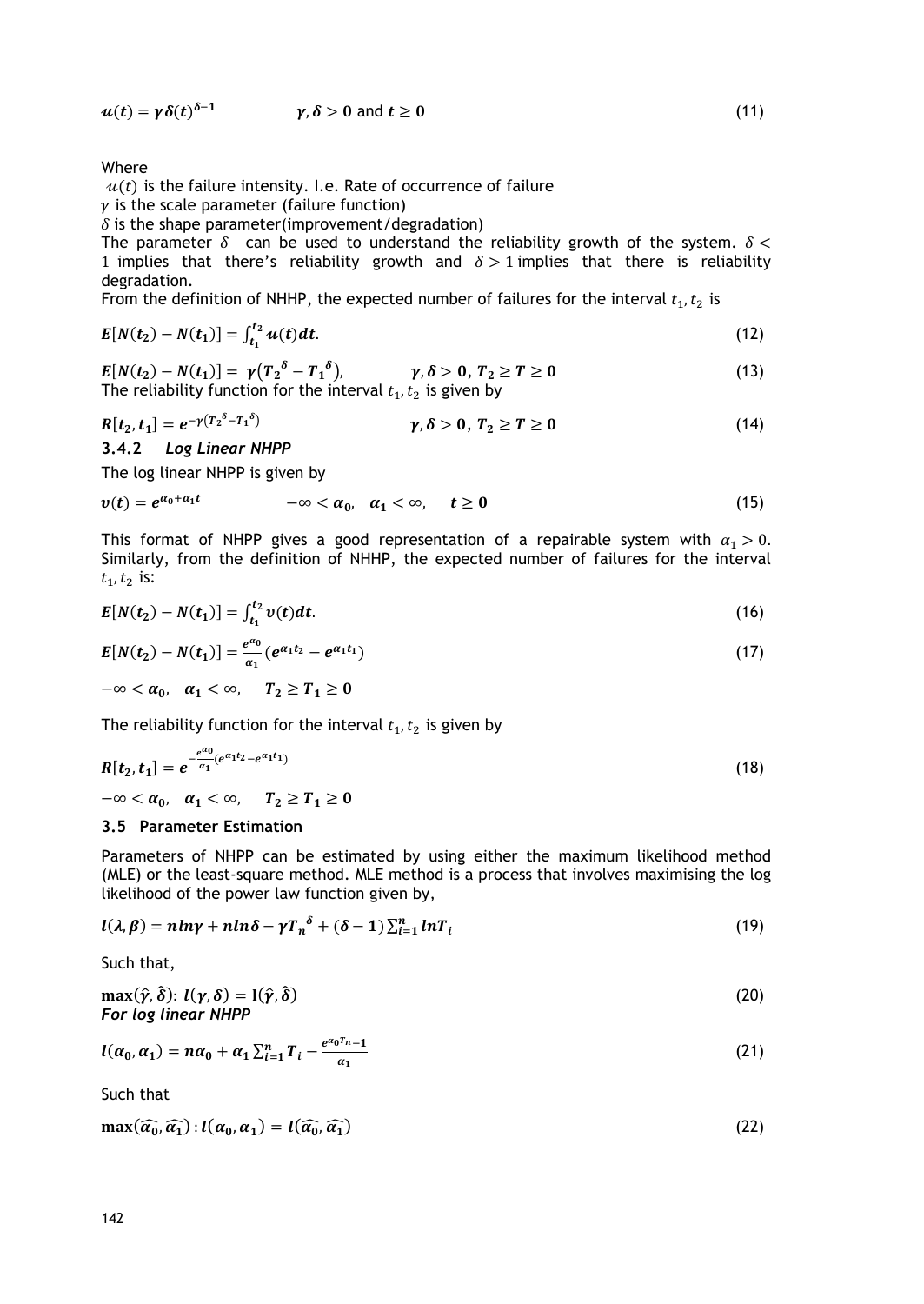The least square method involves minimizing the difference between the observed number of failures and the expected number of failures using the following function for the power law NHPP

$$
\min(\hat{\gamma}, \hat{\delta}) = \sum_{i=1}^{n} [E[N(0 \to T_i)] - N(0 \to T)]^2
$$
\nFor log linear NHPP

\n
$$
(23)
$$

$$
\min(\widehat{a_0}, \widehat{a_1}) = \sum_{i=1}^n [E[N(0 \to T_i)] - N(0 \to T_i)]^2 \, \text{3.}
$$

The least square method is a preferable parameter estimation method because it leads to more appropriate parameters than the MLE [21].

Reliability prediction is an area in literature that has gained much argument and attention; Reliability is not a parameter that is easily predictable on the basis of the laws of nature or of statistical analysis of past data. It is important to note that when forecasting reliability, any change in the physical system or in the change of operations will alter the prediction outcomes. It is therefore important to appreciate that the predictions of reliability can seldom be considered as better than rough estimates and that the achieved reliability can be considerably different to the predicted value [25].

### **4 MODEL SELECTION**

Several authors have discussed methods by which a model should be selected for maintenance analysis [3], [5], [10]. To select an appropriate model for rolling stock maintenance, the discussed analysis should be performed by carrying out the following steps:

- 1. Select components: The first step is to define the components to be modelled and identify similar systems with the components.
- 2. FMMS: The next step is to gather the failure data of the component(s) to be modelled from the maintenance database. The time to each failure is recorded for the observation period; these times are arranged in chronological order.
- 3. Trend testing: This is to test the data for a trend. Any of the trend tests discussed can be applied to test for either a renewal process, HPP or NHPP. If no trend is found in the data, this means the data are independent and identical distributed and an HPP can be applied. On the other hand, if a trend is found in the data set, the data is assumed not to be independent and identical distributed and therefore a NHPP should be applied. If the trend results leads to a RP, this means the data are independent and identical distributed generated by a renewal process. The data should therefore be modelled by fitting a suitable statistical distribution like Weibull.
- 4. Intensity function: for NHPP, the intensity functions should be determined using the methods discussed in 3.4. The parameters estimated are used for the analysis of the rolling stock system.

This process is shown in the framework presented in Figure ii.

### **5 CASE STUDY**

A numerical example to show the application if the selection step discussed above is presented. A few components of a 5M2A motor coach of Metrorail fleet at the Salt River Depot in Cape Town are selected. Figure iii shows the grouping of components of a 5M2A motor coach. An analysis performed shows that the traction motor and the auxiliary machines have the most occurrences of failures and therefore these components are selected for the numerical example.

The data gathered from the fleet maintenance management system (FMMS) would consist of failure times of the following components, MA/MG, exhausters, compressor and traction motors between 2003 and 2013. Table ii shows the data set for the numerical example. This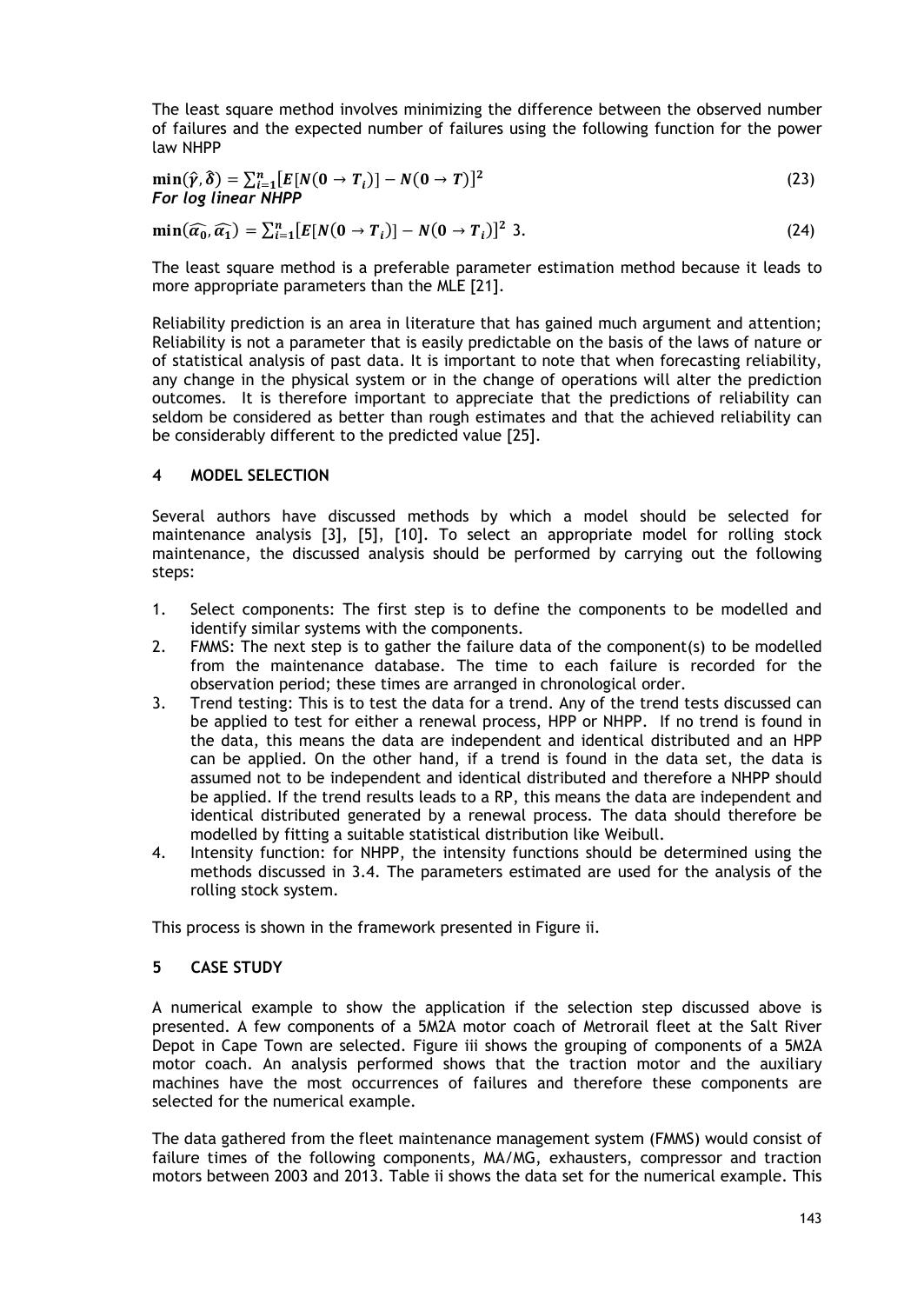reliability block diagram of this components is shown in Figure iv, for the purpose of this example, We will consider the components are all connected in series because if any of these component fails, the reliability of the set is affected and the train set will stop.



**Figure ii: A framework for selecting a decision model for maintenance adapted from Loiut et al. [13]**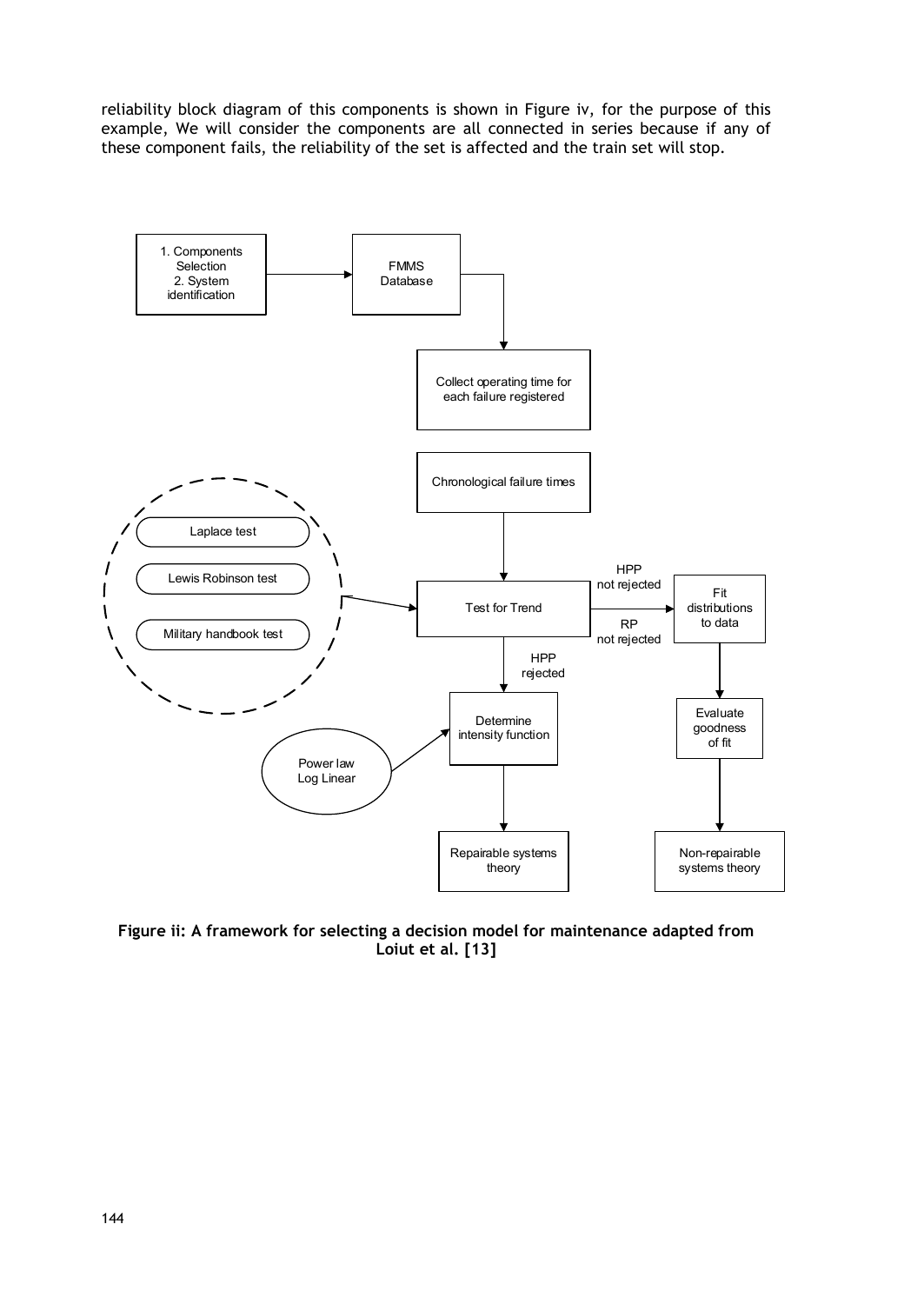

**Figure iii: Metrorail 5M2A motor coach subsystems**



**Figure iv: Reliability diagram of components**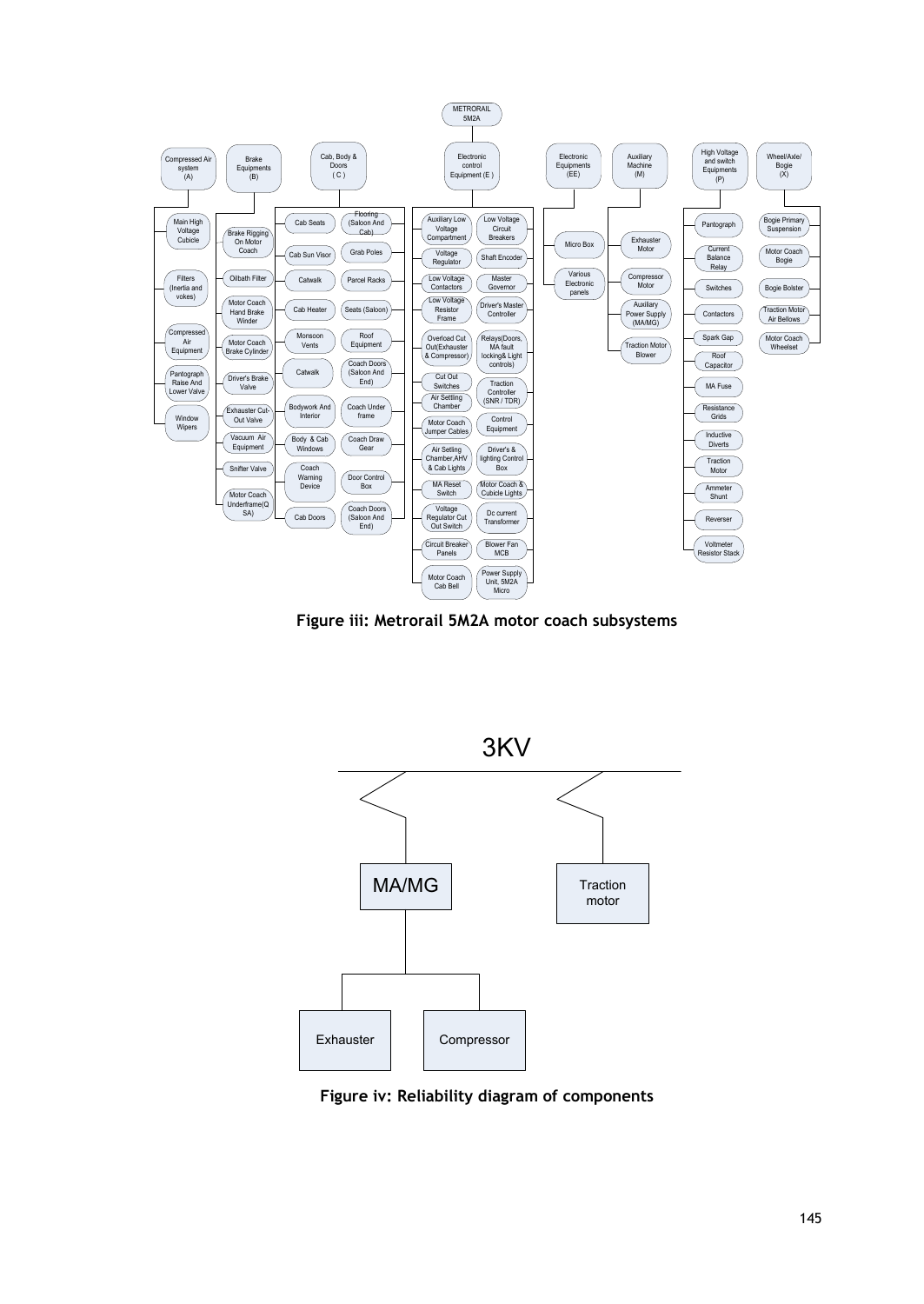| Component             | Failure No.    | Time between failure | <b>Cumulative failure</b> |
|-----------------------|----------------|----------------------|---------------------------|
|                       |                | <b>Months</b>        | <b>Months</b>             |
| MA/MG                 | $\mathbf{1}$   | 34.32                | 34.32                     |
|                       | $\mathbf{2}$   | 28.43                | 62.75                     |
|                       | 3              | 15.83                | 78.58                     |
|                       | $\overline{4}$ | 33.80                | 112.38                    |
|                       | 5              | 3.07                 | 115.45                    |
|                       | 6              | 1.80                 | 117.25                    |
|                       | $\overline{7}$ | 16.97                | 134.22                    |
| <b>Exhauster</b>      | 1              | 40.25                | 40.25                     |
|                       | $\overline{2}$ | 41.37                | 81.62                     |
|                       | 3              | 3.00                 | 84.62                     |
|                       | $\overline{4}$ | 32.03                | 116.65                    |
|                       | 5              | 2.93                 | 119.58                    |
|                       | 6              | 14.63                | 134.21                    |
| Compressor            | 1              | 36.81                | 36.81                     |
|                       | $\overline{2}$ | 39.14                | 75.95                     |
|                       | 3              | 32.80                | 108.75                    |
|                       | $\overline{4}$ | 12.13                | 120.88                    |
|                       | 5              | 13.33                | 134.21                    |
| <b>Traction Motor</b> | 1              | 75.08                | 75.08                     |
|                       | $\overline{2}$ | 15.63                | 90.72                     |
|                       | 3              | 12.07                | 102.78                    |
|                       | $\overline{4}$ | 7.20                 | 109.98                    |
|                       | 5              | 11.52                | 121.50                    |
|                       | 6              | 12.71                | 134.21                    |

**Table ii: Failure times for Rolling Stock components**

## **5.1 Graphical Method**

By plotting the cumulative failures versus time, we get four different plots for each of the components shown in Figure v to Figure viii.



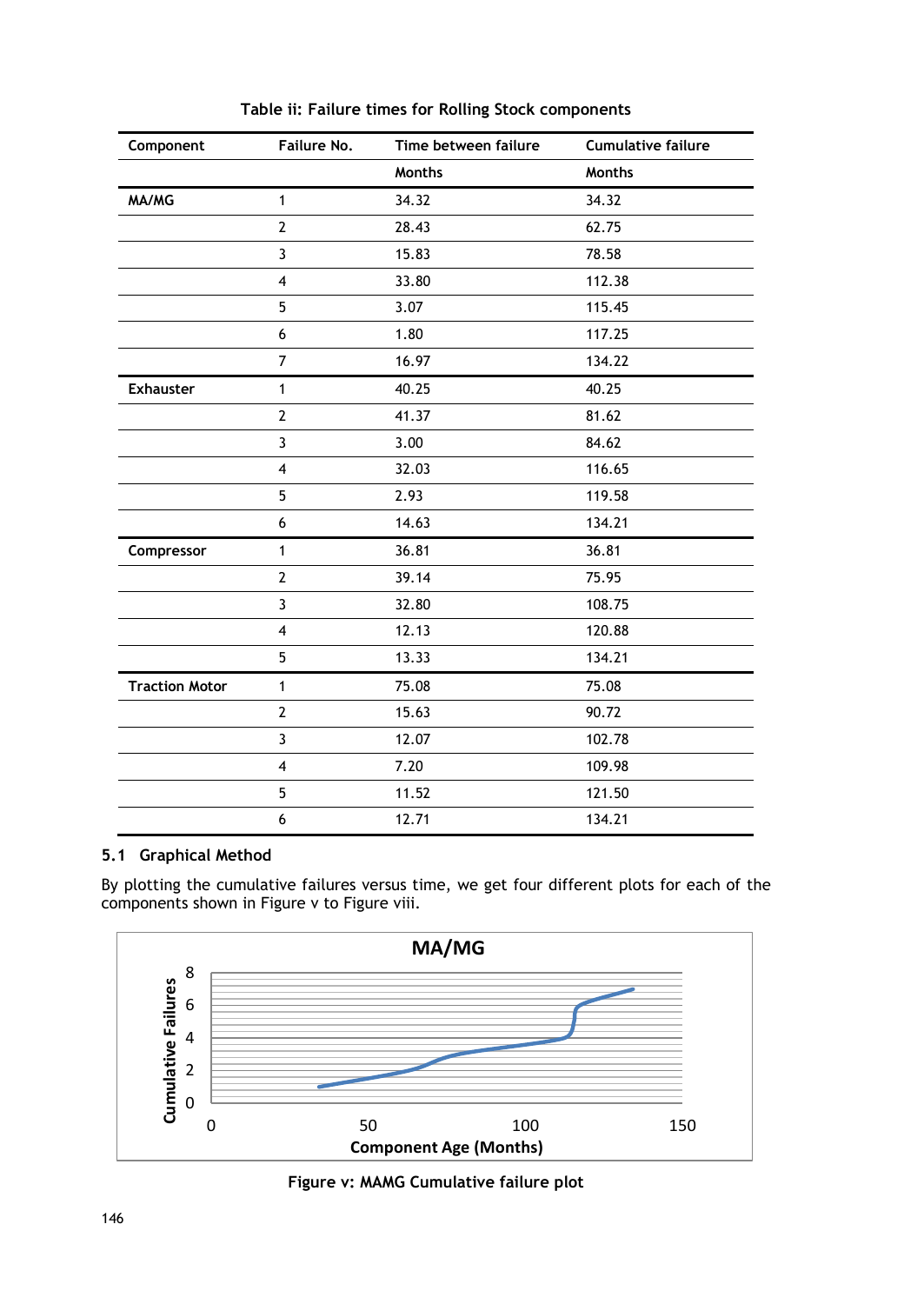

**Figure vi: Exhauster Cumulative failure plot**



**Figure vii: Compressor Cumulative failure plot**



**Figure viii: Traction motor cumulative failure plot**

Comparing this plots with Figure i, it is uncertain what the trend in the data set is therefore performing a trend test that would be useful to ascertain the trend of the failure data to enable a right choice of model to analyse the reliability of the components. Table iii shows the result of performing the different trend tests discussed in 3.2.

The results show that there is a trend in each of the data set and therefore the NHHP models for repairable systems should be applied.

## **6 CONCLUSION**

This study reviews the process to undertake when selecting an appropriate model for rolling stock maintenance. It was established that a rolling stock is a multi-component system and each component should be analysed for reliability characteristics. The process helps to decide an appropriate model such as NHPP power law or log linear than the commonly used Weibull distribution for repairable systems. Numerical example was presented using some components of rolling stock, the results of the analysis of the components show that the components follow a NHPP model and therefore be modelled using NHPP repairable theory.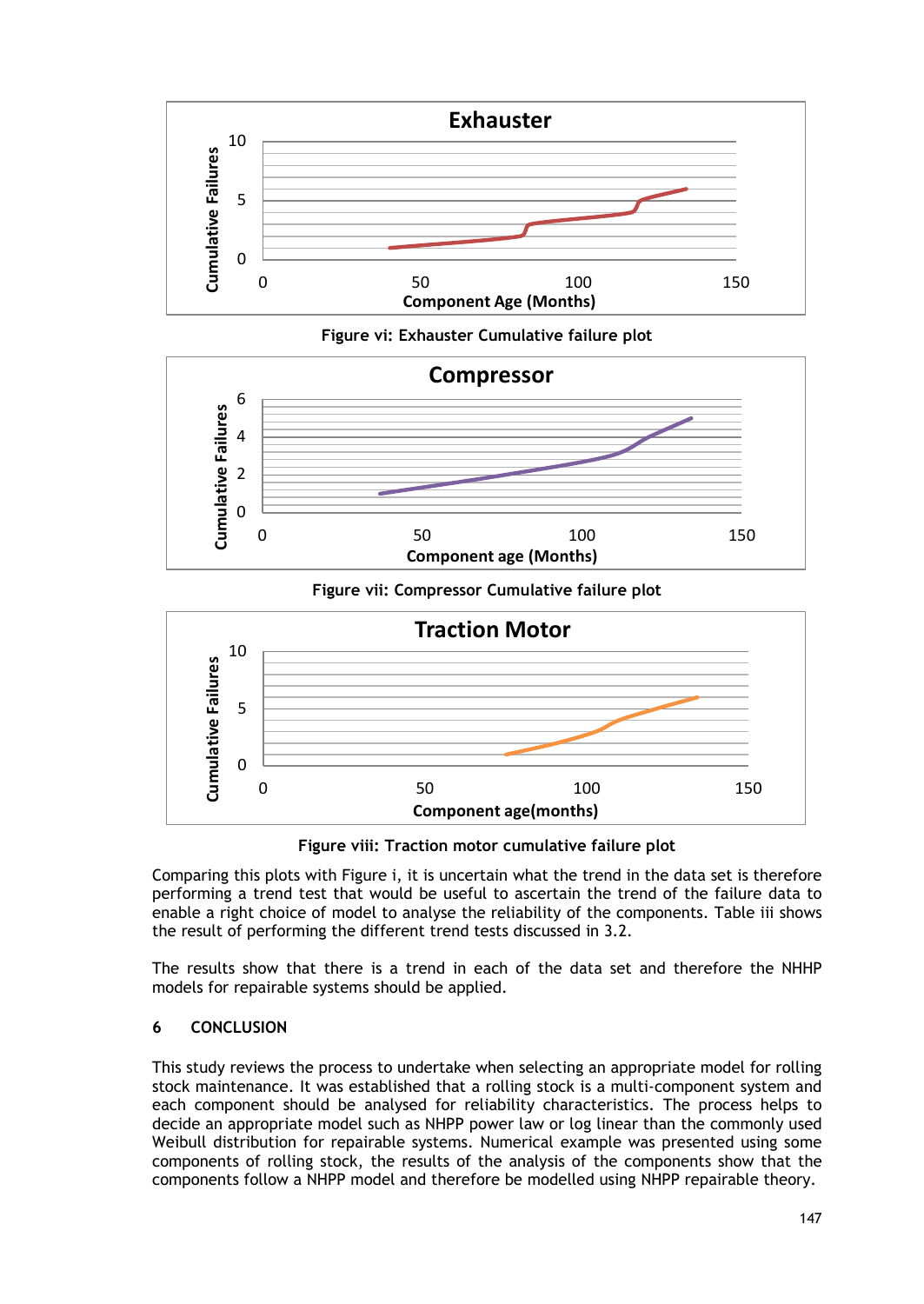|                       | LAPLACE        | 1.8066 | Inconclusive |
|-----------------------|----------------|--------|--------------|
| MA/MG                 | MHB            | 6.2454 |              |
|                       | LEWIS-ROBINSON | 2.5510 | Degrading    |
| Exhauster             | LAPLACE        | 1.8364 | Inconclusive |
|                       | MHB            | 4.8375 |              |
|                       | LEWIS-ROBINSON | 2.3057 | Degrading    |
| Compressor            | LAPLACE        | 1.6284 | Inconclusive |
|                       | MHB            | 4.3559 |              |
|                       | LEWIS-ROBINSON | 3.3404 | Degrading    |
| <b>Traction Motor</b> | LAPLACE        | 2.4408 | Degrading    |
|                       | MHB            | 3.0759 |              |
|                       | LEWIS-ROBINSON | 2.1026 | Degrading    |

**Table iii: Trend test results**

#### **REFERENCES**

- [1] **Park, G., Yun, W. Y., Han, Y. and Kim, J.** 2011. Optimal preventive maintenance intervals of a rolling stock system, *Quality, Reliability, Risk, Maintenance, and Safety Engineering (ICQR2MSE), 2011 International Conference on,* IEEE, pp 427-430.
- [2] **Umiliacchi, P., Lane, D., Romano, F. and SpA, A.** 2011. Predictive maintenance of railway subsystems using an Ontology based modelling approach, *Proceedings of 9th world Conference on Railway Research, May,* pp 22-26.
- [3] **Cheng, Y., Tsao, H.** 2010. Rolling stock maintenance strategy selection, spares parts' estimation, and replacements' interval calculation, *Int J Prod Econ,* 128(1), pp 404-412.
- [4] **Rezvanizaniani, S., Valibeigloo, M., Asghari, M., Barabady, J. and Kumar, U.** 2008. Reliability centered maintenance for rolling stock: A case study in coaches' wheel sets of passenger trains of Iranian railway, *Industrial Engineering and Engineering Management, 2008. IEEM 2008. IEEE International Conference on,* IEEE, pp 516-520.
- [5] **Paz, N. M., Leigh, W.** 1994. Maintenance scheduling: issues, results and research needs, *International Journal of Operations & Production Management,* 14(8), pp 47-69.
- [6] **Sharma, A., Yadava, G., Deshmukh, S.** 2011. A literature review and future perspectives on maintenance optimization, *Journal of Quality in Maintenance Engineering,* 17(1), pp 5-25.
- [7] **Dekker, R., Scarf, P. A.** 1998. On the impact of optimisation models in maintenance decision making: the state of the art, *Reliab Eng Syst Saf,* 60(2), pp 111-119.
- [8] **Vatn, J., Hokstad, P., Bodsberg, L.** 1996. An overall model for maintenance optimization, *Reliab Eng Syst Saf,* 51(3), pp 241-257.
- [9] **Hilber, P.** 2008. Maintenance optimization for power distribution systems, Stockholm:KTH, pp 5- 16
- [10] **Laggoune, R., Chateauneuf, A., Aissani, D.** 2009. Opportunistic policy for optimal preventive maintenance of a multi-component system in continuous operating units, *Comput Chem Eng,* 33(9), pp 1499-1510.
- [11] **Chareonsuk, C., Nagarur, N., Tabucanon, M. T.** 1997. A multicriteria approach to the selection of preventive maintenance intervals, *Int J Prod Econ,* 49(1), pp 55-64.
- [12] **Moghaddam, K. S., Usher, J. S.** 2011. A new multi-objective optimization model for preventive maintenance and replacement scheduling of multi-component systems, *Engineering Optimization,* 43(7), pp 701-719.
- [13] **Louit, D. M., Pascual, R., Jardine, A. K.** 2009. A practical procedure for the selection of timeto-failure models based on the assessment of trends in maintenance data, *Reliab Eng Syst Saf,* 94(10), pp 1618-1628.
- [14] **Elsayed, E. A.** 2012. *Reliability engineering,* Wiley Publishing.
- [15] **Hamada, M. S., Wilson, A., Reese, C. S., Martz, H.** 2008. *Bayesian Reliability,* Springer.
- [16] **Ionescu, D. C., Limnios, N.** 1999. *Statistical and probabilistic models in reliability,* Birkhäuser.
- [17] **Pecht, M.** 2010. *product reliability, maintainability, and supportability handbook, Second Edition,* CRC Press.